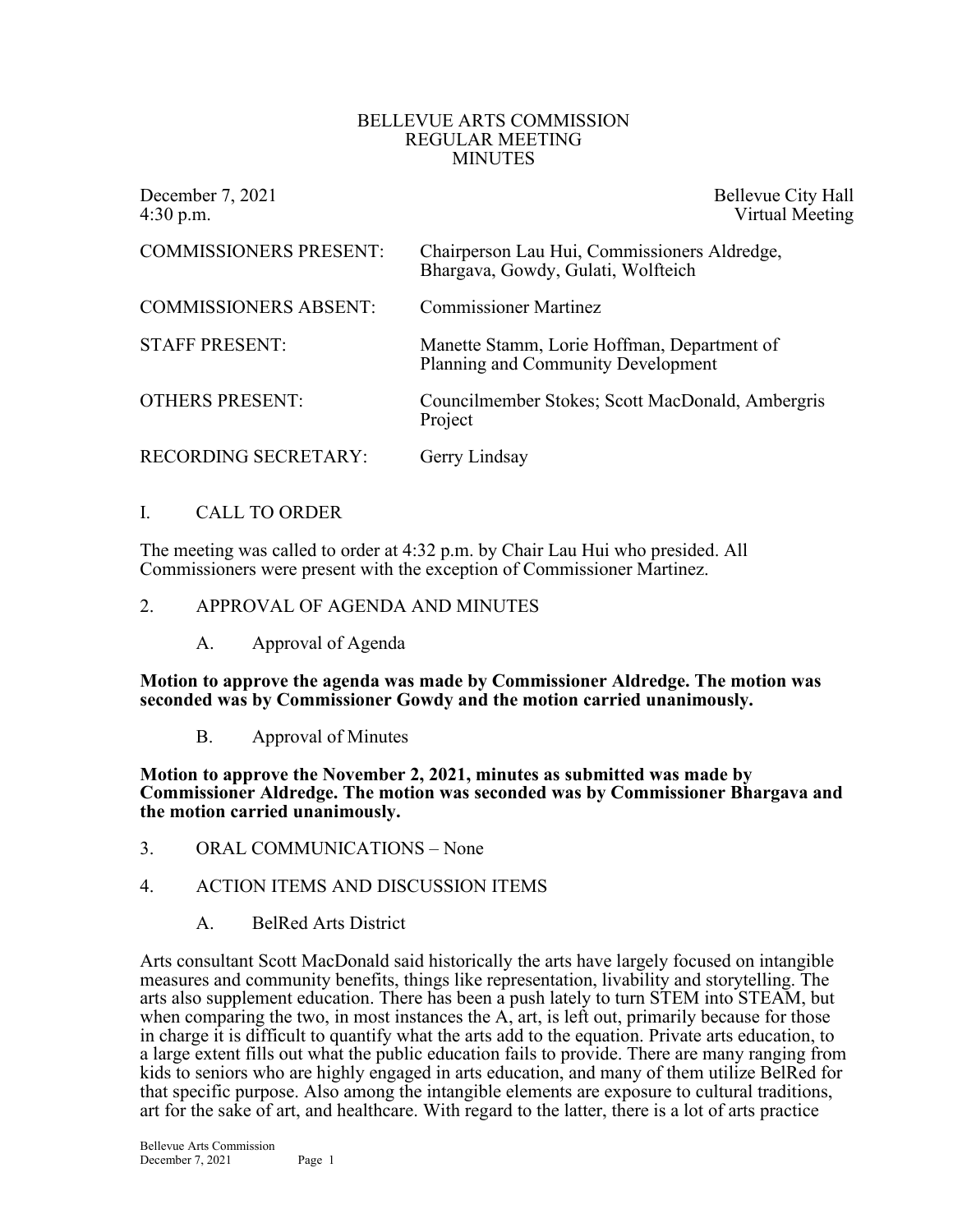incorporated into therapy and rehabilitation. While important and comprising the personal for why one likes living in a particular place, the intangible elements are hard to use to tell the story.

Mr. MacDonald said the tangible representations of the benefits of the arts comes down to economic development. There is a wide push within the arts world to talk about the impacts of the arts in terms of economic development, all while not forgetting about the more intangible benefits. The economic development category includes the arts economy, or the dollars and cents raised; tourism; revitalization; and workforce attraction and retention. Nationwide, the arts share of the Gross National Product is almost seven times that of all farming activities. There are things called Creative Vitality Indices, which are tools used by arts organizations to quantify the more intangible elements, but they vary widely from tool to tool and the benefits are difficult to explain to the community and to leadership.

The economic and personal benefits of the arts are not separate. The tangible feeds into the intangible and vice versa. The full scope of the community benefit flows from that relationships. The BelRed arts district implementation plan should seek to maximize the community benefit, not just economic development or the role of the arts in any specific area. The aim should be to achieve critical mass creative growth, a force moving on its own that does not need constant city engagement and is not reliant on a specific player.

Mr. MacDonald said what makes something an arts district is a very interesting question. Arts districts are essentially planning mechanisms. A creative community or cluster, is just a high concentration of artists and other creatives within a given space. BelRed currently has a creative cluster, though it is dispersed. It is comprised of musicians, teachers, dancers, educators, writers, painters and sculptures. The idea is to have the BelRed arts district be recognized as a specific contingency that is focused on arts and culture. The idea is also to convey a formal benefit through the arts district designation and all associated supportive measures.

Three arts district examples were shared with the Commission: Valley Arts District in Providence, Rhode Island; Wynwood Arts District, Miami, Florida; and Western Gateway District, Des Moines, Iowa. Mr. MacDonald said Rhode Island has a statewide program that allows for the formation of arts districts within which work created or sold is exempt from paying sales or income tax. The Wynwood district came about when business and property owners came together to create a business improvement district, which is a self-taxed district. The taxes generated go toward the development of the area as an arts district. The smallest of the three is the Western Gateway at only 13 acres overall, including a 4.5-acre sculpture park. Its focus is on arts education.

BelRed is a 900-acre area sandwiched between the Downtown and Overlake and is home to Amazon, Microsoft and other large and small companies. It is situated in a unique confluence of a lot of different pressures, including the development happening in Overlake and the Downtown. There is no room to grow either north or south. The 2009 upzone brought with it a lot of pressure to densify and redevelop. The thinking is that an arts district would not take up the entire BelRed area, rather it would more focused on the core of where the arts organizations and businesses are located.

The history of the BelRed area is important when it comes to creating an implementation plan that is about transforming a place. The history of the area has involved a long line of transformations that have sometimes erased people and cultures, and more recently the light industrial uses. The area is part of the ancestral home of the Snoqualmie and Duwamish, and more broadly the Coast Salish people. Prior to non-native settlement, BelRed had numerous wetlands and old growth forest. In the early 1800s it was almost completely logged of its old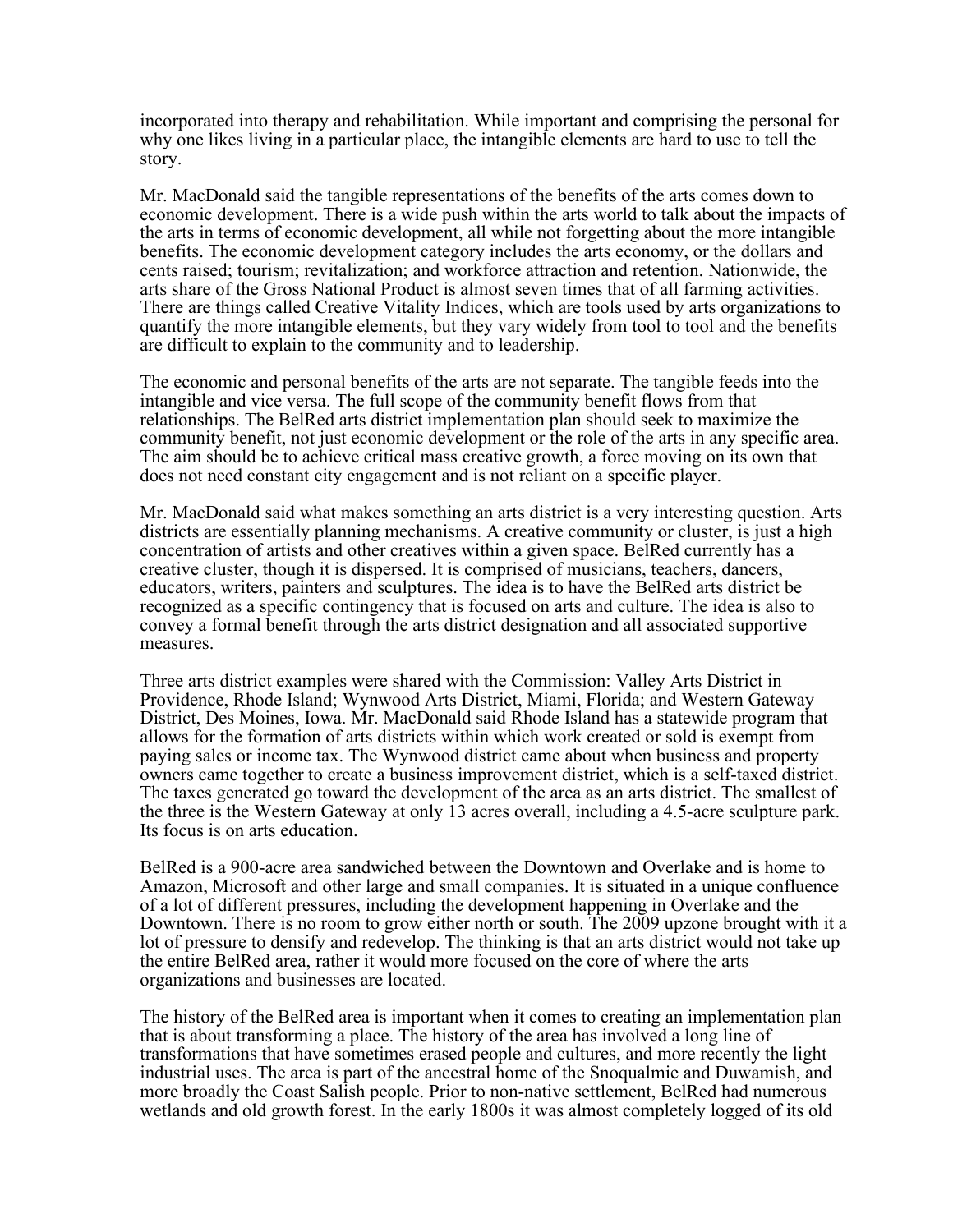growth timber, leaving behind a field of stumps which remained until the early 1900s when most Japanese American farmers removed the stumps and created farmland. In WWII the Japanese American people were pulled from their homes and incarcerated, and because most of them leased their properties, the landowners considered the leases to be broken. Of the 60 Japanese American families in the areas that are now the Downtown, Wilburton and BelRed, only two came back after the war.

Going forward, the implementation plan will provide the opportunities to think about how to transform the area in a positive, non-erasure and inclusive way. In 2009 there was a arts village designated in the BelRed subarea plan, roughly where the original Francia Russell Center was off of 136<sup>th</sup> Avenue NE. Passage of the Economic Development Plan in 2020 specifically called out the BelRed arts district. The intent of the Council was to push forward the creative economy and to help support tourism. The plan specifically calls out helping to develop and establish the district with institutional and built infrastructure. It also calls for removing barriers in the Land Use Code. There is a long list of manufacturing uses that are no longer allowed in most zones in BelRed, but art as a manufacturing use is not defined in the LUC, so should a company or collective come to the city seeking to be allowed to have ceramics studio that includes a retail space, the outcome would be left to the person reviewing the permit. The communities that are intentional about supporting arts districts are very intentional about defining art as a manufacturing use and allowing the use everywhere within the district.

Also in 2020, the city contracted with consultant Katie Miller to produce the Arts District Engagement Report. The report included research about arts districts and a lot of outreach work. A survey of over 200 people connected to BelRed in some way, in addition to more than 60 personal interviews with stakeholders from executive directors for arts organizations to independent businesses, major developers and multinational companies. Some of the issues identified included confusion about the role of the city; a desire to see the city step up; a desire to see some sort of management infrastructure of the district along the lines of a business improvement district; affordability in BelRed; and how to develop support, be it financial or social, for the district.

Mr. MacDonald explained that what previously was called the Framework Plan has now been termed the Implementation Plan. The scope involves looking at Land Use Code precedents from across the country; specific policy precedents from other cities, states and counties; and programming different district models. The draft is focused on implementation and currently includes four specific areas: management, visibility of the district, creative space and connection. In terms of management, the focus is on a coordinating community organization and attaining a Creative District designation from the state. On the financial side, the draft considers having conversations about how to create a sustainable level of support. Visibility is a huge issue for the district. While there is a large concentration of arts and culture uses in BelRed, much of it exists in the back of warehouses or buildings away from the street, putting the onus of creating awareness on the branding and identity work. One technical centers on where the district boundaries should be drawn. There are also physical improvements that could be made in furtherance of the creation of the district.

With regard to creating a creative space, Mr. MacDonald said the list of actions to remove barriers could be as simple as determining permitted levels of sound, when an event or business would need to obtain a permit, and defining allowable uses. Measures will need to be developed that will protect existing spaces and create new spaces, such as through incentives for new development and public/private partnerships. The creative space issue should not leave out public spaces, including streetscapes and parks facilities. The city has far more acreage dedicated to streets than it does to parks, thus the role the streets should play as public space in BelRed is important to consider. Pedestrian streets that serve as linear parks, outdoor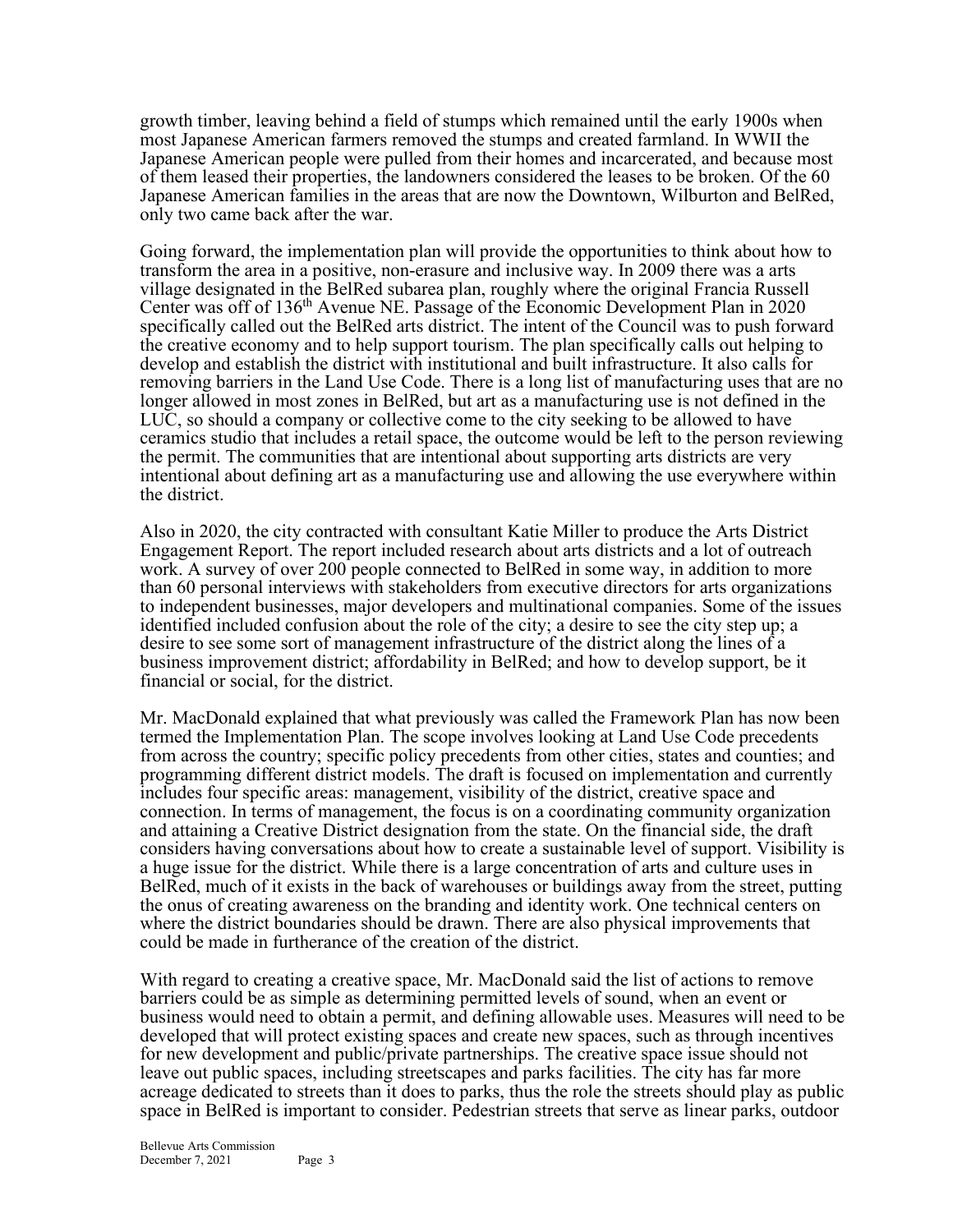galleries or event spaces could be developed within the street network. Additionally, supportive spaces such as small retail, bars and restaurants are very important to the success of arts districts.

Mr. MacDonald said his research of arts districts nationally turned up the fact that most of them have a defining center dedicated to the district where people can come together. Such centers are great places for crosspollination. More broadly, filling the district must be considered in terms of art walks and open studios, music and cultural events, and farmers and artist markets.

Mr. MacDonald said he would utilize the Commission's feedback in completing the draft plan which will then be shared with staff and the BelRed Arts Distinct subcommittee of the Arts Commission. Once a completed plan is in hand, it will be brought back to the Commission.

Commissioner Gulati voiced support for the idea of a tax-free zone. She noted that Vancouver's Granville Island is a good example of an arts district. In Bellevue there are sculptures that are coming down as development and redevelopment takes place and she said the city should consider having a sculpture park where the works could be relocated. She said affordability is certainly an issue and commented that unless the city specifically allots spaces for artists, property owners are unlikely to charge affordable rents. Mr. MacDonald said there are two things happening in BelRed. First is the general pressure of price increases and property values across the whole district. Second is the identification in the 2009 BelRed subarea plan of what was called nodal development. Within the nodes there are tremendous density increases that are triggering the redevelopment of sites. The Spring District node is a good example. The nodes are primarily concentrated around the light rail stations. The arts organizations where artists are working are primarily located in the periphery areas. The best way to create new spaces is through incentivized development. Protecting existing spaces is of great importance, but incentivizing new spaces is equally important. A number of ideas are being kicked around but nothing is settled yet.

Commissioner Gulati stressed the importance of having all arts and culture uses concentrated into a single area. Development incentives, while effective, too often result in spaces that are scattered and widely separated.

Chair Lau Hui agreed. She concurred that most arts district have a defined center from which everything radiates out. That element is missing from the BelRed arts district. The city may have a parcel that could be made into a center in collaboration with a developer. It would be good to hold the city accountable for accomplishing certain tasks within certain timelines. Mr. MacDonald said the bulk of the plan will be focused on a three- to five-year time period, though it will also include some more aspirational elements. The desire is to develop a plan that can hit the ground running, thus demonstrating the city's commitment.

Commissioner Aldredge suggested that there are some economic opportunities the city could take advantage of in association with some of the changes being seen, much of which is pandemic driven. Retail continues to struggle and no one can say for sure where it will end up. Both Seattle and Tacoma have engaged in storefront programs where retail spaces are given over to artists to work in for six month periods. The programs have done a lot to activate spaces that otherwise have been empty. She said she saw nothing in the plan about artist housing, an important element in allowing artists to live closer to and work in the district. Mr. MacDonald agreed that housing is important both for artists and in terms of how to grow the district. In the engagement report, affordable space was a primary topic, but affordable housing was given much less emphasis, in part because many of the artists who are able to live in Bellevue are able to work out of their homes. Commissioner Aldredge added that if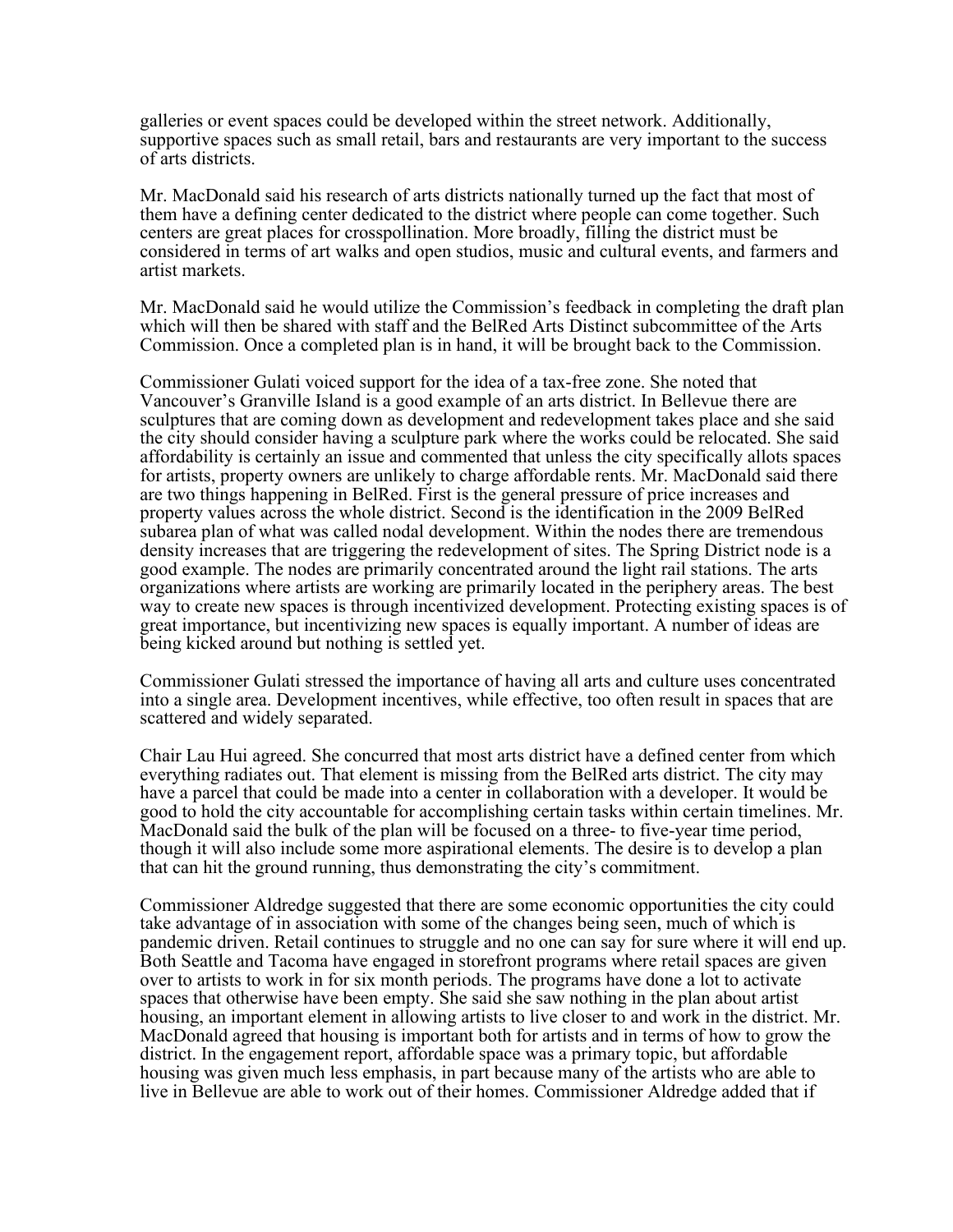long-term goal is for Bellevue to become a draw for artists from other places, affordable housing needs to be included.

Commissioner Gowdy noted that there are several affordable housing projects under way in the city and she asked if any of those units are specifically targeted to artists. Mr. MacDonald said the negotiations regarding the affordable housing projects on the Sound Transit began some six years ago at a time when there was no data to make the case regarding artist housing. Commissioner Gowdy noted that Imagine Housing owns a property on 132nd Avenue NE. Development of the site is in the planning stage and it would be a good place to consider artist housing units.

Mr. MacDonald concurred with the suggestion to see art made or showcased in empty storefronts. Chair Lau Hui said Pacific Center in Seattle saw a lot of retail uses leave because of the pandemic. A recently article in the *Seattle Times* outlined how Pacific Center has made space available for marketing locally made art and craft products.

Commissioner Bhargava asked if the city is thinking about how it can leverage its arts and culture community as a tourism draw, and how local businesses can market themselves to draw in more people, adding to the tourism economy. Additionally, consideration should be given to creating spaces for use by traditional artists as well as digital artists. Mr. MacDonald agreed there should be a focus on how the traditional and digital art forms can work together and on offering the full gamut of experiences. The BelRed Art District's niche within the regional tourism draw should be considered along with what the character of the area is when thinking about building awareness of the district.

Arts Program Assistant Annette Stamm clarified that the BelRed Arts District subcommittee members are Commissioner Gulati, Commissioner Wolfteich and Chair Lau Hui.

Commissioner Gulati asked what is to be done with the sculptures being removed to make way for redevelopment activities. Arts Community Manager Lorie Hoffman said the city is working with the property owners in regard to Bellgate on 106th Avenue NE. It is likely the work will simply be relocated within the same property.

B. 2021 Year in Review

Ms. Stamm reminded the Commissioners that the 2021 arts grants totaled \$145,000. The number of requests submitted was the highest ever at 46 totaling \$255,711. There were 12 new organizations and artists making application. No consultant was tapped to help manage the applications and market the program.

The year saw a lot of activity in the public art realm. The Council approved the contract for the Downtown Park Northeast Corner artwork by Marc Fornes. Installation of the work is anticipated for 2022. The 130th streetscape artwork by Po Shu Wang was approved for final design and work to develop a contract for fabrication and installation is under way. The BelRed streetscape artwork concepts by Jill Anholt continue to move forward for the site at 121st Avenue NE and Spring Boulevard. The artist is working with members of the Snoqualmie tribe and the Japanese American community to refine the concepts. The portable art collection was installed at City Hall while waiting to find more permanent homes. A contract was signed with ArtTech for restore some critical public artworks and to clean some others. The work is expected to continue in 2022. Finally, the utility box wrap program was launched with eight locations in BelRed.

With regard to Bellwether, Ms. Stamm said the event supported more than 65 artists and creatives. More than 2,000 people visited the Bellevue Arts Museum to see the installations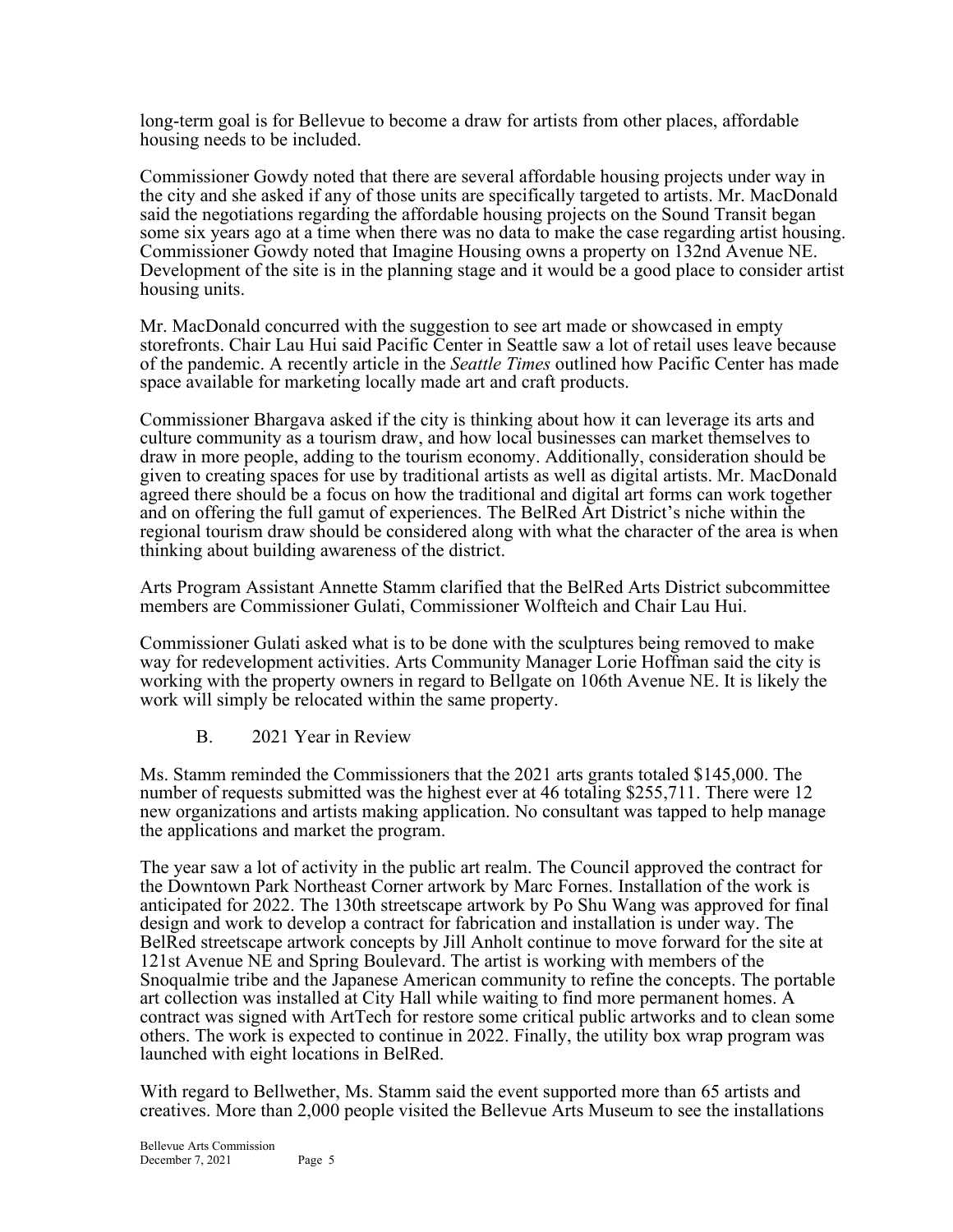there, and over a hundred people showed up for events that included a panel discussion, workshops, live music and performance art. A total of 34 artworks were installed throughout the city, and the first Bellwether film festival was conducted online along with a panel discussion.

The artist roster continues to grow. Near the end of 2020, there were 30 artists on the roster, and currently there are 110. The roster has proved to be a good resource for Bellevue as well as for other cities. The Eastside Arts and Culture Coalition, started during the pandemic, has become the Eastside Culture Coalition. The organization has meetings every other week and continues to grow. King County Councilmember Claudia Balducci authorized a grant to continue the work of the organization.

There was some turnover relative to the Commission and staff during 2021. Chair Malkin left the Commission, but Commissioner Bhargava joined. Scott MacDonald chose to leave his employment with the city as Arts Community Manager, but Lorie Hoffman was tapped to take his place.

Ms. Stamm said in early January the Commission will be given an update on everything planned for 2022. The Commissioners will at that time be asked to offer their comments and suggestions.

Chair Lau Hui thanked Ms. Stamm for her amazing work on behalf of the Commission.

Councilmember Stokes agreed that 2021 was an amazing year. In light of all the changes, the Commission worked hard to keep things moving forward. The Council and Mayor Robinson have indicated how impressed they are with the work of the Commission. He said the BelRed Arts District has been a topic of conversation for a long time and it is good to see progress being made. Coming up is the BelRed look-back planning exercise. The plan for the BelRed area was developed more than ten years ago and since then much has changed, including the new focus on arts and culture in the district. The BelRed as envisioned in the original planning is not the BelRed that has developed. It will be interesting to see what happens as the lookback kicks off. The exercise will actually be a look-forward that will result in some big changes. The Commission is in a position of being able to provide input to and exert a lot of influence on the Council, particularly in regard to the BelRed Arts District. Nationally arts districts that exist in isolation do exist and do survive, but they do better when integrated with the rest of the community. The need to increase arts and culture throughout the city is clear and the Commission is in the forefront of helping the Council make decisions that will bring Bellevue forward regionally in a very strong way.

C. Artspace Market Study

Ms. Hoffman reminded the Commissioners that in 2017 the city engaged with Artspace to conduct an arts market study. Artspace is a non-profit developer of affordable commercial and housing spaces for artists and arts organizations. Their developments are family friendly and often include two or three bedrooms of mixed live/work space. Along with affordable living space comes affordable commercial spaces on the ground floors. The 2017 preliminary feasibility study was the first of six phases. The second phase, about to be launched, will involve an art market study to determine things like how much space is needed for affordable artist housing and commercial spaces, and the price ranges involved. The organization, based in Minnesota, has quite a few projects around the Puget Sound region, including the Mt. Baker Lofts, the Hiawatha Lofts, the Tashiro Kaplan Artist Lofts, and the Everett Lofts. Once the spaces are developed, Artspace stays on as the property manager.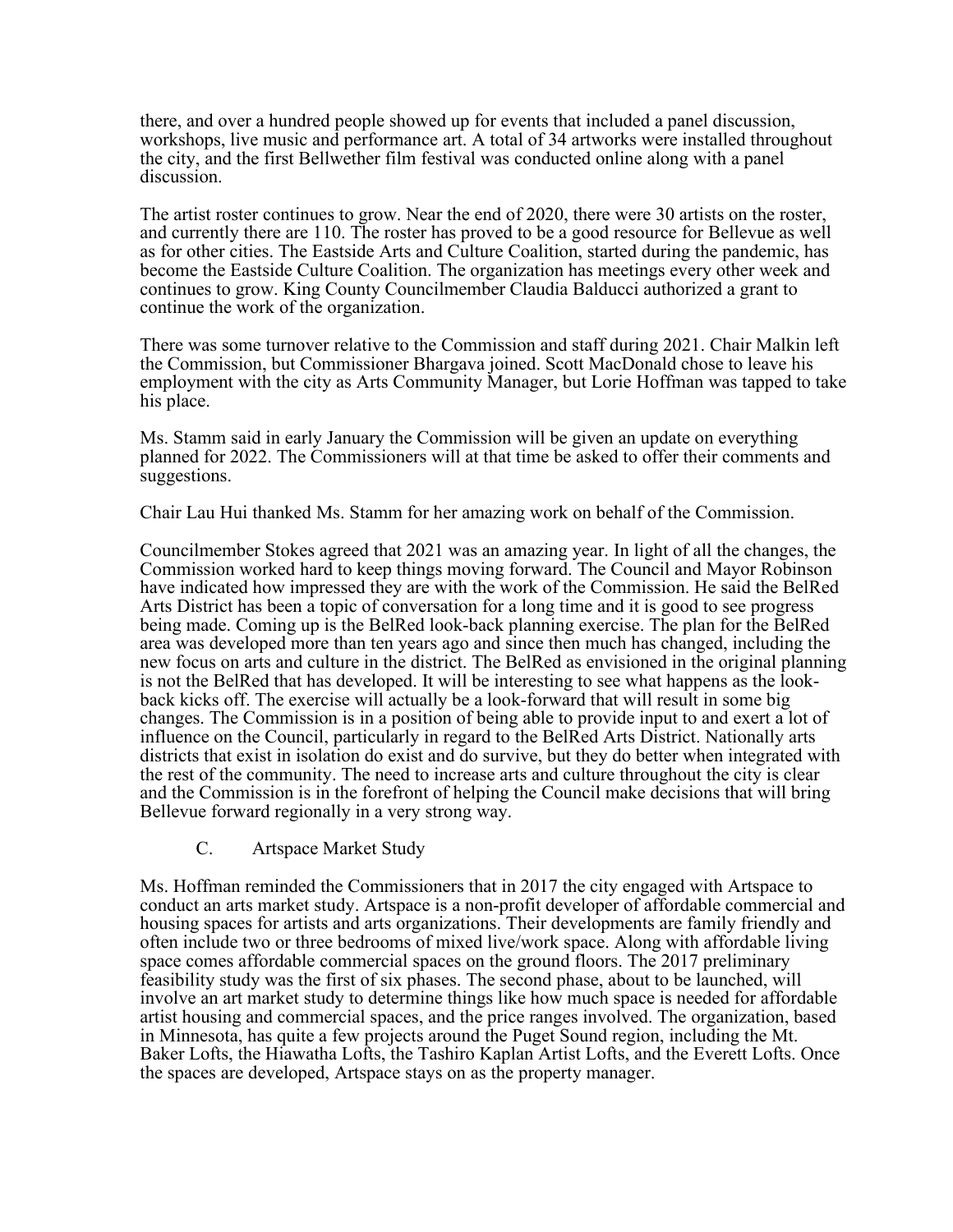After the arts market study is completed, the study work will be completed and it will be the time to step back and review the data, to determine if such a development makes sense for Bellevue, and if all assumptions are correct. If the review brings up a green light, the next phase will be the first of three pre-development phases. The pre-development phase will cost about \$750,000. A deliverable report on the arts market study is expected to be in hand in August 2022.

Answering a question asked by Commissioner Gowdy, Ms. Hoffman said there is a small city-owned property near the 136th light rail station. The initial feasibility study had that parcel in view. She added that one thing that sets Artspace apart is that their properties run in the black and as such do not have to return to municipalities once their projects are open.

Councilmember Stokes expressed his excitement about the possibilities. He said it is great to see things moving forward.

Chair Lau Hui asked about the steps in the process. Ms. Hoffman said she needed to gather some more information on that topic. She said her impression was that the results of the survey will be brought to the Commission first before forwarding it to the Council. She allowed that funding will have to be found for the pre-development phases, but it will not necessarily have to come from the city. She said she will be delving into various funding paths while the arts market study is underway. Funding to actually begin development will likely come in part through a partnership with the city.

## D. Donation

Ms. Hoffman shared with the Commissioners the fact that Jerry Lee approached the city with an offer to donate a work by Gerard Tsutakawa. The bronze work, titled *Josho #5* and created in 2003, is 7 feet 9 inches tall and was valued at between \$30,000 and \$40,000 at its last appraisal. If the Commission recommends accepting the donation, the issue will go to the City Manager for final approval. The work will cost the city nothing except for installation and any storage costs prior to finding a suitable location for it. Mr. Lee has indicated he would like to see the piece sited along the Grand Connection. Artist Gerard Tsutakawa is well known and adding one of his works to the city's collection would only raise the tone and tenor of the collection.

Ms. Hoffman said the work has traveled the world. On loan from the artist, it was displayed in Washington, D.C. at the office of the then Secretary of Commerce and former Washington state Governor Gary Locke. It traveled to Beijing when Locke was appointed US Ambassador to China. Brought back to the United States, the work was sold by the artist to the current owner and it has since been sited at MG2 Corporate Headquarters in Seattle.

Ms. Hoffman said the recommendation of the staff was to accept the donation pending the approval of the City Manager.

Commissioner Bhargava asked how the work would actually be moved. Ms. Hoffman said the work would be done by contracting with an art handler.

Commissioner Aldredge said it would be wonderful to have a Tsutakawa piece in the city's collection. She agreed the Grand Connection would be an excellent location for the work. Commissioner Bhargava concurred.

A motion to accept the donation of *Josho #5* for the city's art collection was made by Commissioner Aldredge. The motion was seconded by Commissioner Gulati and the motion carried unanimously.